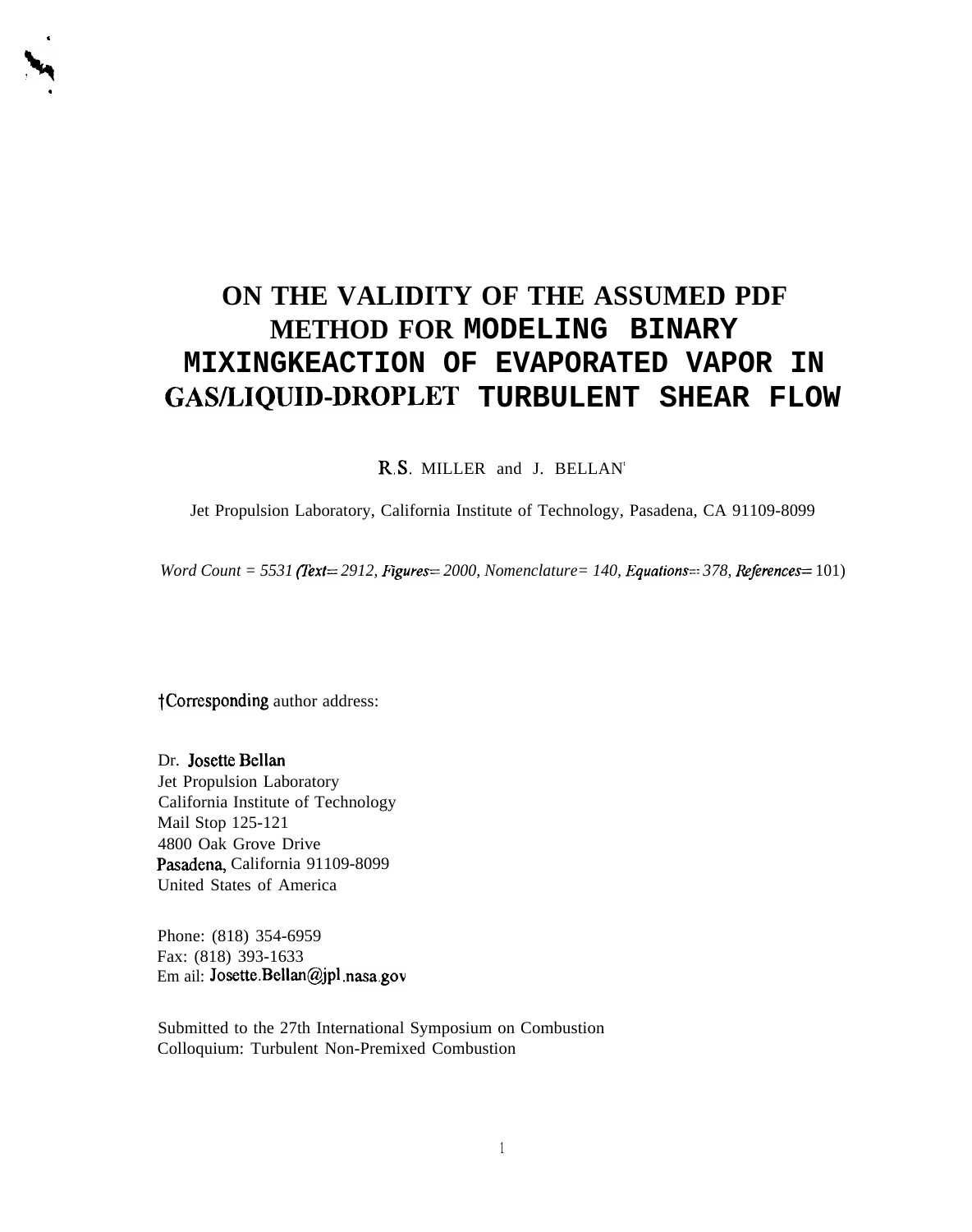## ABSTRACT

An investigation of the statistical description of binary mixing and/or reaction between a carrier gas and an evaporated vapor spccics in two-phase gas-liquid turbulent flows is performed through both theoretical analysis and comparisons with results from direct numerical simulations (DNS) of a two-phase mixing layer. In particular, the validity and added complications of extending single-point assumed probability density function (PDF) methods to two-phase flows involving evaporating droplets as sources of vapor are addressed. Noting that Favre density-weighted averaging is the most convenient form for moment transport equations for these flows, algebraic relationships are derived for the ratios of the Favre and non-weighted scalar *means* and variances. Comparisons with the DNS results indicates that the mixture fraction Favre moments are nearly identical to the corresponding non-weighted moments even at the mixing layer centerline where the rms density fluctuation is  $> 12\%$  of the mean density. It is therefore considered appropriate to use Favre moments for PDF closure. A transport equation for the Favre mixture fraction variance is then presented which contains four new terms due to evaporation effects. The DNS results indicate that one of these terms due to scalar-source correlations is predominantly responsible for scalar variance production, whereas the remaining three terms are of negligible magnitude. Finally, the  $\beta$  PDF which is known to represent well the DNS generated mixture fraction statistics for single-phase mixing, is shown to be a poor representation for mixing of vapor resulting from droplet evaporation.

## INTRODUCTION

Whereas probability density function (PDF) methods applied to binary mixing and reaction in single-phase turbulent flow have been investigated over the past two decadcs[ 1][2][3][4], the analogous two-phase problem involving a vapor species generated through liquid droplet evaporation remains csscntialiy unaddressed. The simplest and most commonly used of the single-phase methods is the 'assumed' PDF method \vhich is based on an *a priori* specification of an appropriate density for the mixture fraction. Ncccssary, but not sufficient, characteristics for a physically plausible assumed PDF *are* that it be bounded on a finite domain (i.e.  $0 \le \phi \le 1$ ) and be capable of accurately portraying the 'true' scalar density evolution throughout al I stages of mixing; e.g. from initially segregated double delta function through asymptotically full y mixed Gaussian[5]. From the perspective of implementation, the two-parameter  $\beta$  PDF[4] is particularly attractive duc to the simple algebraic relationships defining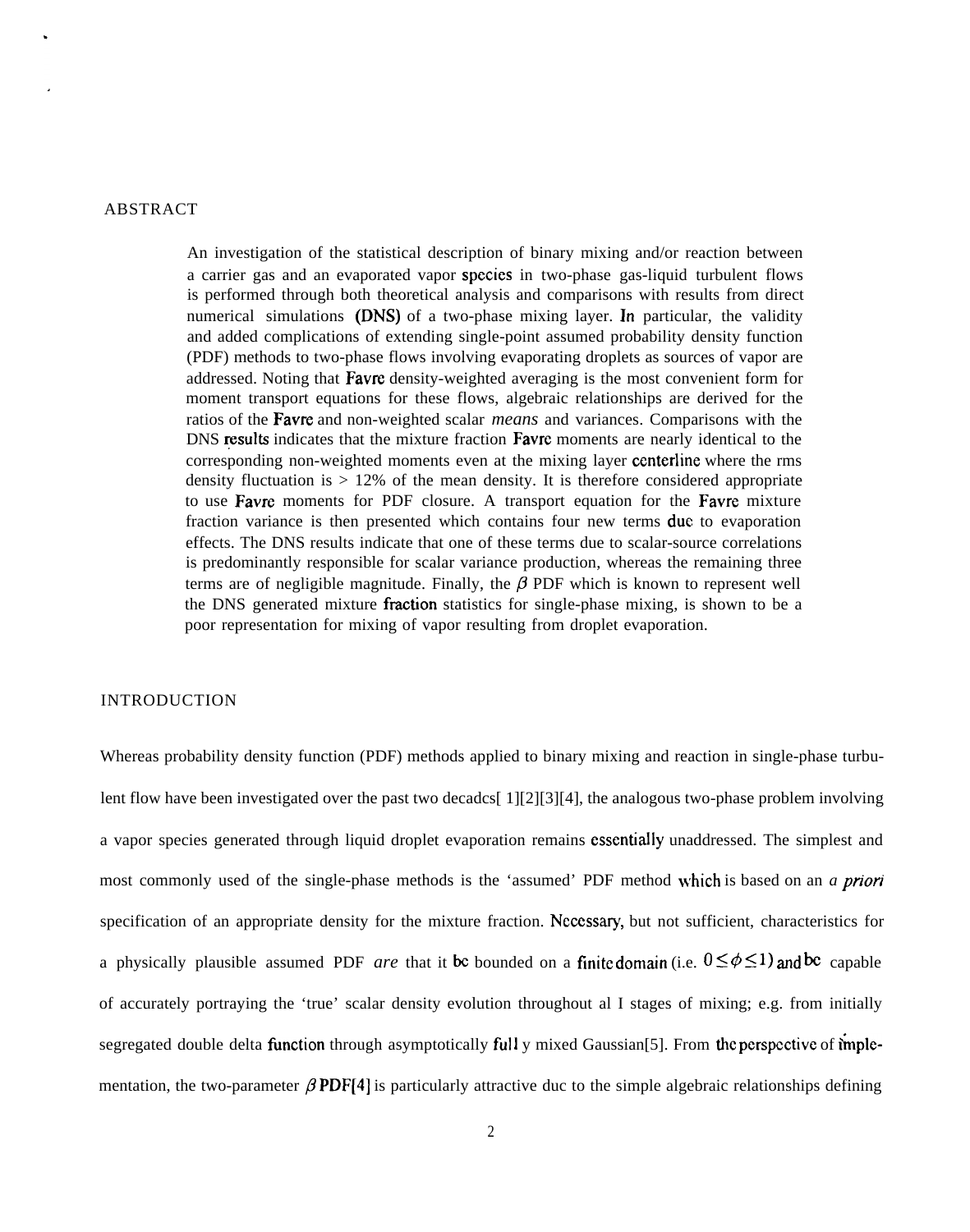its parameters in terms of the scalar mean and **variance**[4]. The  $\beta$  distribution has furthermore been shown to compare well with results obtained by direct numerical simulations (DNS) of a single-phase, non-homogenous reacting shear layer[6]. A procedure for generating PDFs appropriate for single-phase binary mixing was recently proposed by Miller et. al.[5] who introduced a family of PDFs based on the Johnson-Edgeworth Translation (JET). They evaluated one member of this family, the Logit-Normal PDF, along with the  $\beta$  and the Amplitude Mapping Closure (AMC)[7][8] through a comparison with DNS results of binary mixing in homogeneous isotropic turbulence. Although all of the PDFs captured the general features of the DNS scalar evolution, the Logit-Normal was found to most accurately portray the intermediate mixing stages; however, it is was not possible to obtain algebraic moment closures for this PDF and its practical application is therefore questionable. The present study addresses the question of the possible extension of the assumed PDF method to binary mixing/reaction occurring when one species is introduced through the evaporation of droplets in two-phase gas-liquid turbulent flows. This situation is different from the aforementioned studies because of additional complexities not found in single-phase flows.

Consider the transport equations for the gas phase density, evaporated vapor mass fraction and conserved scalar mixture fraction for this two-phase binary mixing problem:

$$
\frac{\partial}{\partial t} \left( P \right) + \frac{\partial}{\partial x_j} [\rho u_j] = -S_V, \tag{1}
$$

$$
\frac{\partial}{\partial t} \left( \rho Y_V \right) + \frac{\partial}{\partial x_j} \rho Y_V u_j \cdot \varpi \,, \quad \frac{\partial Y_V}{\partial x_j} = -S_V, \tag{2}
$$

$$
\frac{\partial}{\partial t} \left( \rho \phi \right) + \frac{\partial}{\partial x_i} \rho \phi u_j - \rho \Gamma \frac{\partial \phi}{\partial x_j} = 0, \tag{3}
$$

where  $0 \le \phi \equiv (1 + Y_c - Y_V)/2 \le 1$  is the conserved scalar mixture fraction and *Sv is* a mass source/sink due to vaporization/condensation of the liquid phase  $(S_V)$  is negative for evaporation). In this study it is assumed that the dispersed phase volume fraction is small, the species diffusivity I' is constant and no reactions occur. However, for reacting flows Eq.(3) is unaltered, and the statistics of the reactants and products can be related directly to those of the mixture fraction (see e.g. Ref.[6]), so that the methodology presented here remains valid.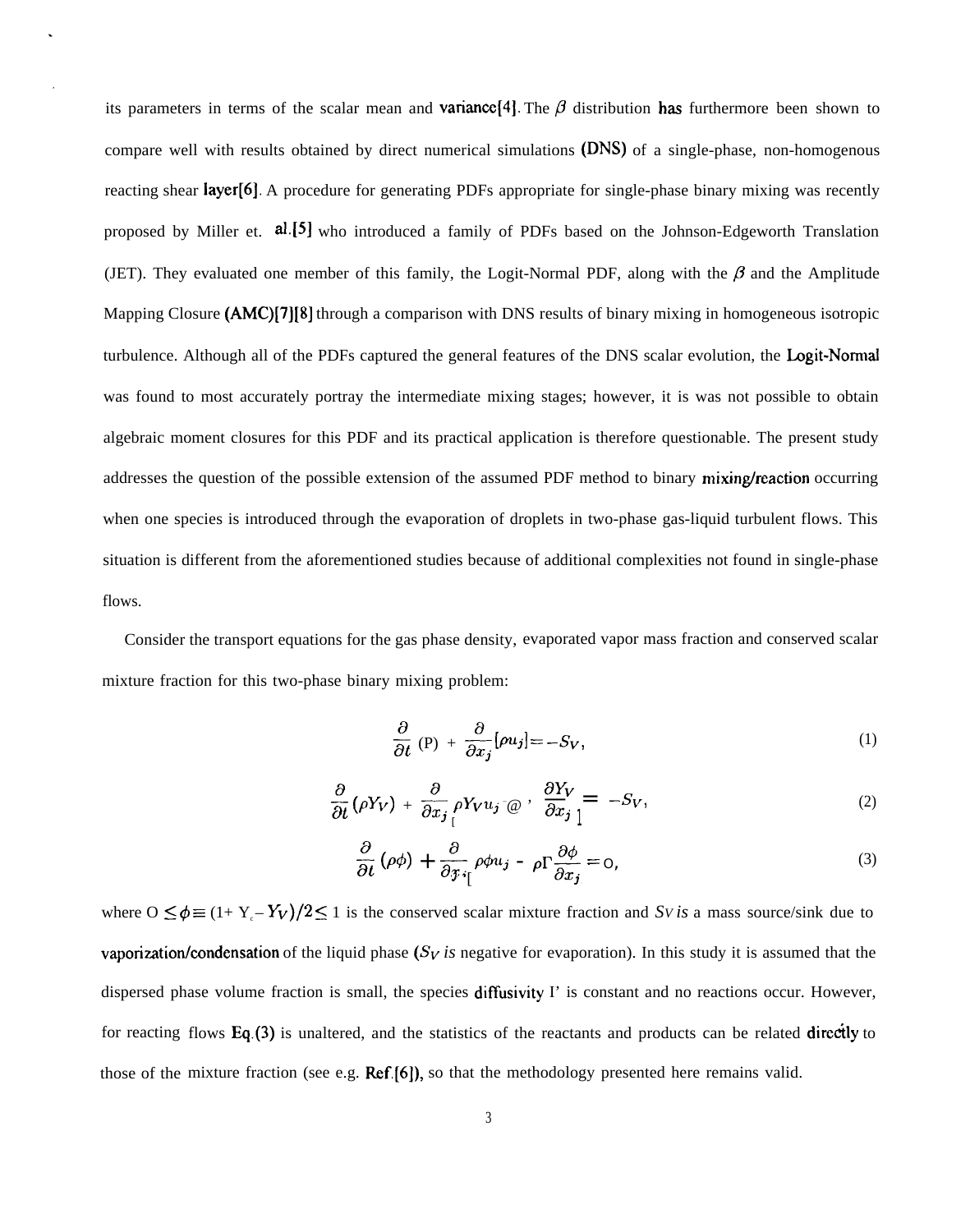In general, the gas phase flow initially consists of a pure carrier species such that the scalar PDF is everywhere unimodal in the form of a delta function located at  $\phi = 1$  in mixture fraction space. As evaporation and mixing progress, the scalar distribution will grow inwards  $(\bar{\phi} < 1)$ ; see the Nomenclature for averaging definitions) indicating a more mixed state which will be intuitively characterized by a highly skewed distribution function. The actual form of such a PDF will be determined by the coupled physical evaporation/condensation and turbulent mixing processes occurring within the flow and may vary substantially from that observed in single-phase binary mixing.

The present investigation addresses three issues associated with the statistical description of such two-phase flows by assumed PDF methods: (1) If there exists an appropriate PDF capable of portraying the mixture fraction evolution through all stages of mixing, then the non-weighted mean and variance are two moments necessary to determine the PDF. However, since the governing transport equations for the scalar moments are most conveniently cast in the form of **Favre** density-weighted averaging, we first **analyze** the conditions under which it is valid to substitute Favre moments for non-weighted moments for PDF determination. (2) Favre averaged transport equations for the mixture fraction mean and variance arc then derived and the relative magnitudes of terms resulting from the evaporative source *SV are* calculated for the simulated shear flow. If an appropriate PDF exists, and if the **Favre** moments can be substituted for the non-weighted moments, then the solutions of these modeled equations would eventually be used to determine the assumed two-parameter PDF in mixing/reaction applications. (3) The assumed  $\beta$  PDF is tested with the gas/liquid-droplet mixing layer in order to characterize its applicability for two-phase evaporating droplet flow. The  $\beta$  PDF is chosen due to its relatively wide spread usage for single-phase mixing/reaction and to its algebraic closed form moment relations. The study is conducted through both theoretical analysis and through comparisons with results obtained previously from DNS.

## SIMULATION SUMMARY

Throughout the following analysis, previous DNS results[9] are used in conjunction with theoretical derivations;

*,'*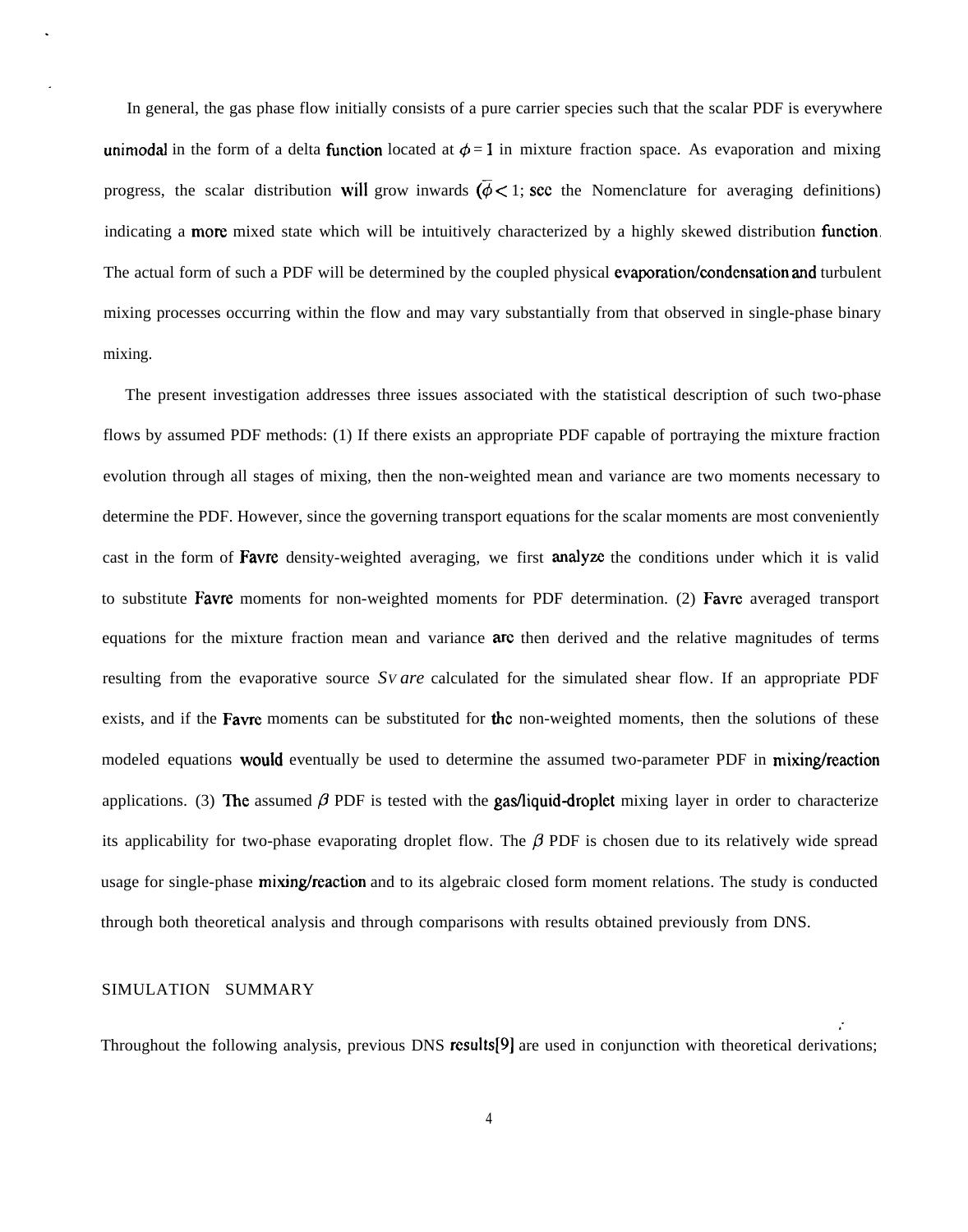the DNS results were for a shear layer formed by the merging of a pure gas stream with a hydrocarbon droplet laden gas stream. Since it is impossible to fully describe here the DNS results, only a brief summary of the simulation is included and the reader is referred to  $\text{Ref.}[9]$  for further details. The flow configuration considered is that of a three dimensional temporally developing mixing layer formed by the merging of two parallel flowing gas streams. The strearnwise, cross stream and **spanwise** coordinate directions are denoted as  $x_1, x_2, x_3$ , respectively (i.e.  $u_1 = \pm U_0$  in the far fields of  $\pm x_2$ ). Periodic boundary conditions are employed in both the streamwise and spanwise directions, whereas adiabatic slip wall conditions are employed at the cross stream boundaries through the solution of appropriate characteristic **equations** [10]. Forcing of **fundamental** and first harmonic modes is used to stimulate the growth and development of both spanwise and streamwise disturbances resulting in a single primary vortex pairing. The upper/unladen stream  $(z > 0)$  is a pure gas phase flow (air), whereas the lower/laden stream is uniformly seeded with randomly placed spherical droplets with a liquid to gas mass loading of 0.225. Every individual droplet is tracked in a Lagrangian manner through the solution of equations for position, velocity, uniform internal temperature (infinite liquid thermal conductivity) and mass. Vaporization is governed by the nonequilibrium Langmuir-Knudsen evaporation  $law[11]$ . All properties are assumed to be constants, except for the latent heat of evaporation of the droplet species which is a linear fimction of temperature as required for calorically perfect species[9]. The gas phase viscosity is assumed to be independent of the mixture fraction, and is chosen to produce a resolvable flow ( $Re = 200$  based on the initial **vorticity** thickness and mean velocity difference across the layer), the **Prandtl** number is  $0.697$  and the Lewis number is assumed equal to unity. All remaining properties arc calculated from correlations in Ref.  $[11]$  evaluated at  $350K$ , and correspond to those of air and decane for the carrier gas and liquid/vapor species, respectively. Complete two-way mass, momentum and energy exchange between phases is accounted for. The gas phase is initially at a uniform temperature of  $350K$  corresponding to moderate evaporation rates, the initial liquid phase temperature is  $325K$ , and the free stream Mach number is initially 0.5.

The DNS code utilizes fourth order accurate Rungc-Kutta explicit time stepping for both the gas and droplet

*.'*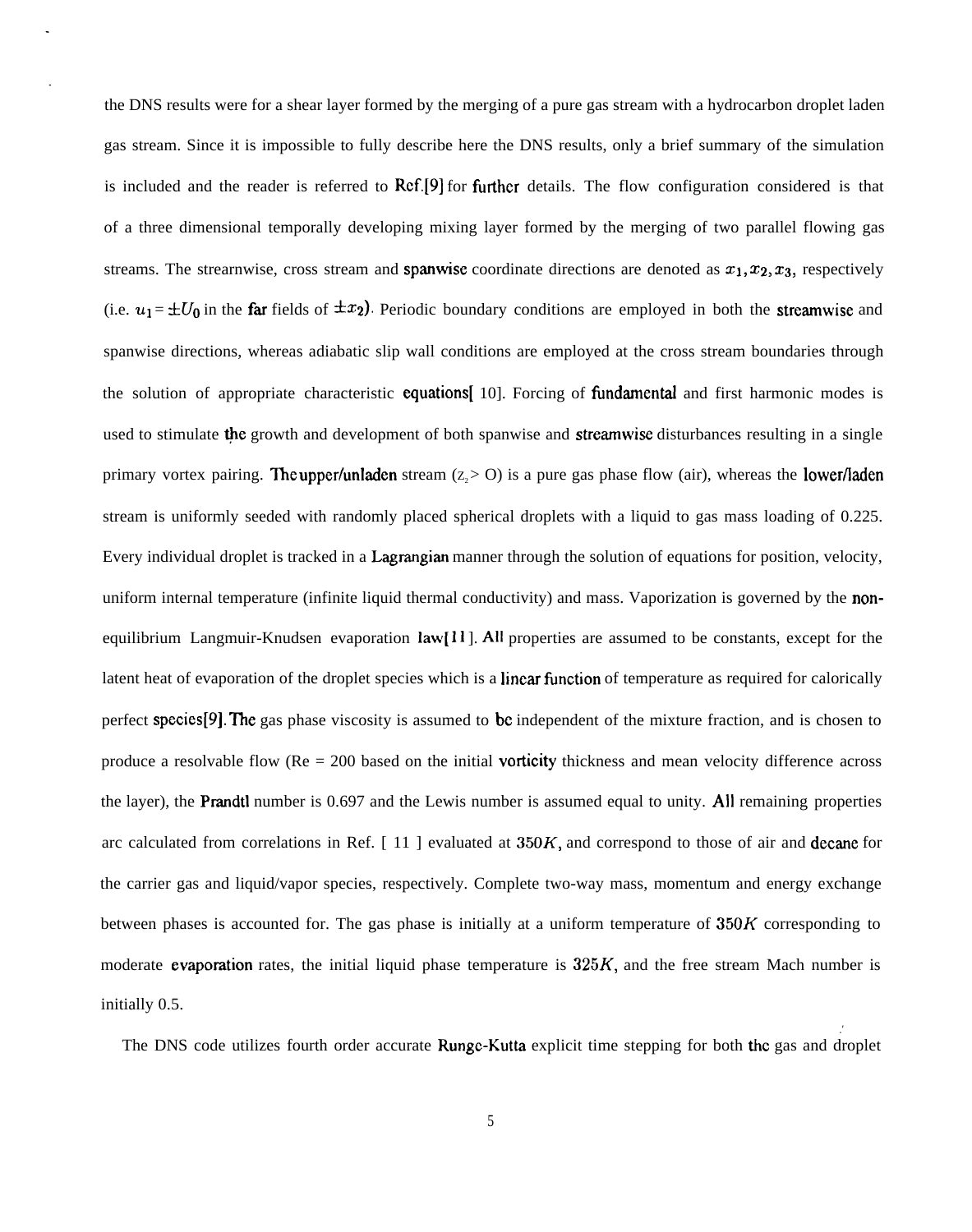equations, whereas **all** spatial derivatives are approximated by eight order accurate central finite differences 12]. The computational grid is analytically compressed in the cross stream direction with a maximal compression ratio of 0.5 at the centerline. Eulerian gas phase variables required for the dispersed phase transport equations are interpolated to the droplet positions using a fourth order accurate Lagrange interpolation procedure. Phase coupling terms (e.g.  $S_V$ ) are calculated by summing individual droplet contributions within local computational volumes using a geometric weighting factor based on the distance between each droplet and its eight nearest neighbor grid points. The solution procedure consists of integrating the coupled gas and droplet equations simultaneously in a time accurate manner following the **rollup** and spanwise vortex pairing of the mixing layer. The particular simulation addressed in this paper was performed with a gas phase resolution of 96 x 128 x 64 grid points, following  $4.5 \times 10^5$  individual droplets and required approximately 15 hours of CPU time on a Cray J90 supercomputer.

Figure 1 shows the final time mixture fraction PDF extracted from the DNS results as a **function** of the cross stream direction  $x_2$  (not the joint PDF). At this stage, the laden stream has reached a saturated state for which evaporation has essentially ceased (although droplets remain present) with  $\phi \approx 0.94$  (i.e.  $\overline{Y_V} \approx 0.06$ ). In this case, saturation has occurred due to two primary influences: (1) evaporation and associated latent heat effects have reduced the temperature of the laden stream, and (2) the evaporated mass has resulted in a free stream vapor mass fraction approximately equal to the average surface mass fraction of the droplets. At this time the saturatedfree-stream droplets have undergone an average 20% reduction in mass; however, droplets which continue to be entrained into the layer undergo **further evaporation** as they are brought into contact with the higher temperature pure carrier gas stream. Inside the layer, a more markedly mixed state is apparent as characterized by a continuous range of mixture fraction values;  $0.92 < \# J \leq 1$ . Finally, the delta function located at  $\phi = 1$  for X, >0 locations indicates the pure carrier gas stream. The **successful** application of the assumed PDF method to this flow requires the accurate reproduction of the scalar distributions in Fig. 1 for all cross stream locations by an appropriate *a priori* chosen PDF.

## **RESULTS**

.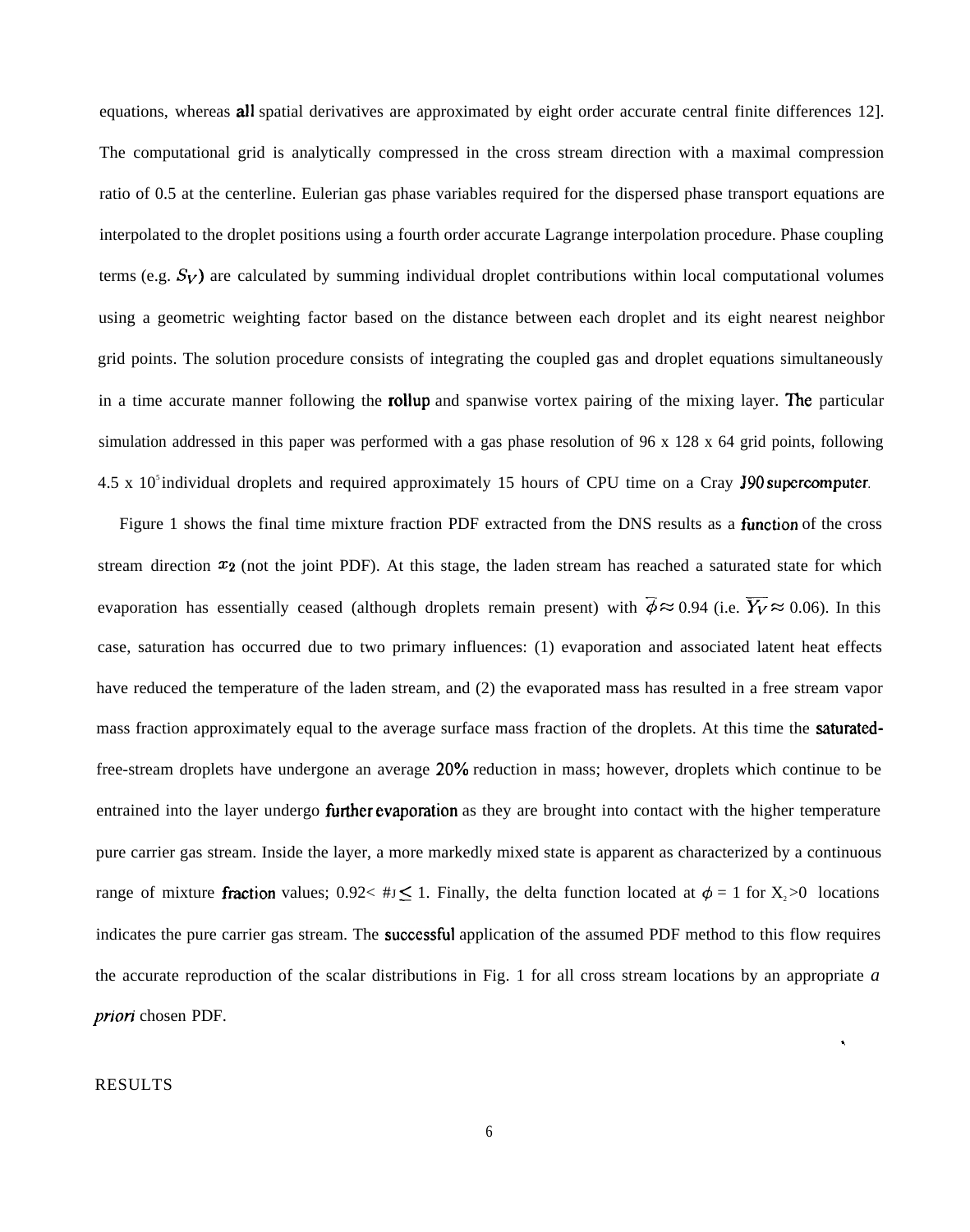The presence of evaporative source terms in the gas phase density equation  $[Eq_1(1)]$  implies that appropriate moment transport equations are most conveniently formulated in terms of Favre averaged (density-weighted) variables; even in the case of low speed flow. This is duc to the fact that the Favre averaging removes terms resulting from density fluctuations and therefore substantially reduces the number of terms requiring modeling. In this section we investigate whether it is appropriate to determine an assumed PDF using **Favre** moments in place of the 'true' non-weighted averaged (hereinafter referred to as 'ensemble' averaged for simplicity) moments. Utilizing the standard definitions of the ensemble and Favre averaging operators defined in the Nomenclature, algebraic relationships between the corresponding means and variances of the scalar (or any flow variable) are derived:

$$
\frac{\phi}{\overline{\phi}} = 1 + C_2 \; (\rho, \phi) \; I(\rho) \; I(\phi), \tag{4}
$$

$$
\frac{\widehat{\phi''\phi''}}{\phi'\phi'}=1-\left[C_2(\rho,\,\phi)\,I(\rho)\right]^2+\,C_3(\rho,\,\phi,\,\phi)\,I(\rho),\tag{5}
$$

where the correlation coefficient of order N:

$$
C_N(a_1, a_2, ... a_N) = \frac{\prod_{k=1}^N a'_k}{\prod_{k=1}^N \left(a'_k \right)^{1/2}},\tag{6}
$$

is bounded by  $-1 \leq C_N \leq +1$ , and the fluctuation intensity is defined as the root mean square (rms) fluctuation relative to the mean:

$$
I\left(a_{k}\right) = \left(\overline{a'_{k}}^{2}\right)^{1/2} / \overline{a_{k}},\tag{7}
$$

for any stochastic vector  $a_k$ . In this form, the above derivations clearly illustrate the physical constraints which must be satisfied in order to substitute **Favre** moments for ensemble moments. In particular, these relations suggest that moments calculated from the two methods may be nearly equal even in the case of large density fluctuations  $if$  either the scalar intensity is small or, more general] y, if the scalar and density fields are uncorrelated at order two and/or three.

The respective ratios of means and variances from Eqs.(4) and (5) are calculated from the final time DNS results and presented in Fig. 2 along with the corresponding density values and correlation coefficients (averaging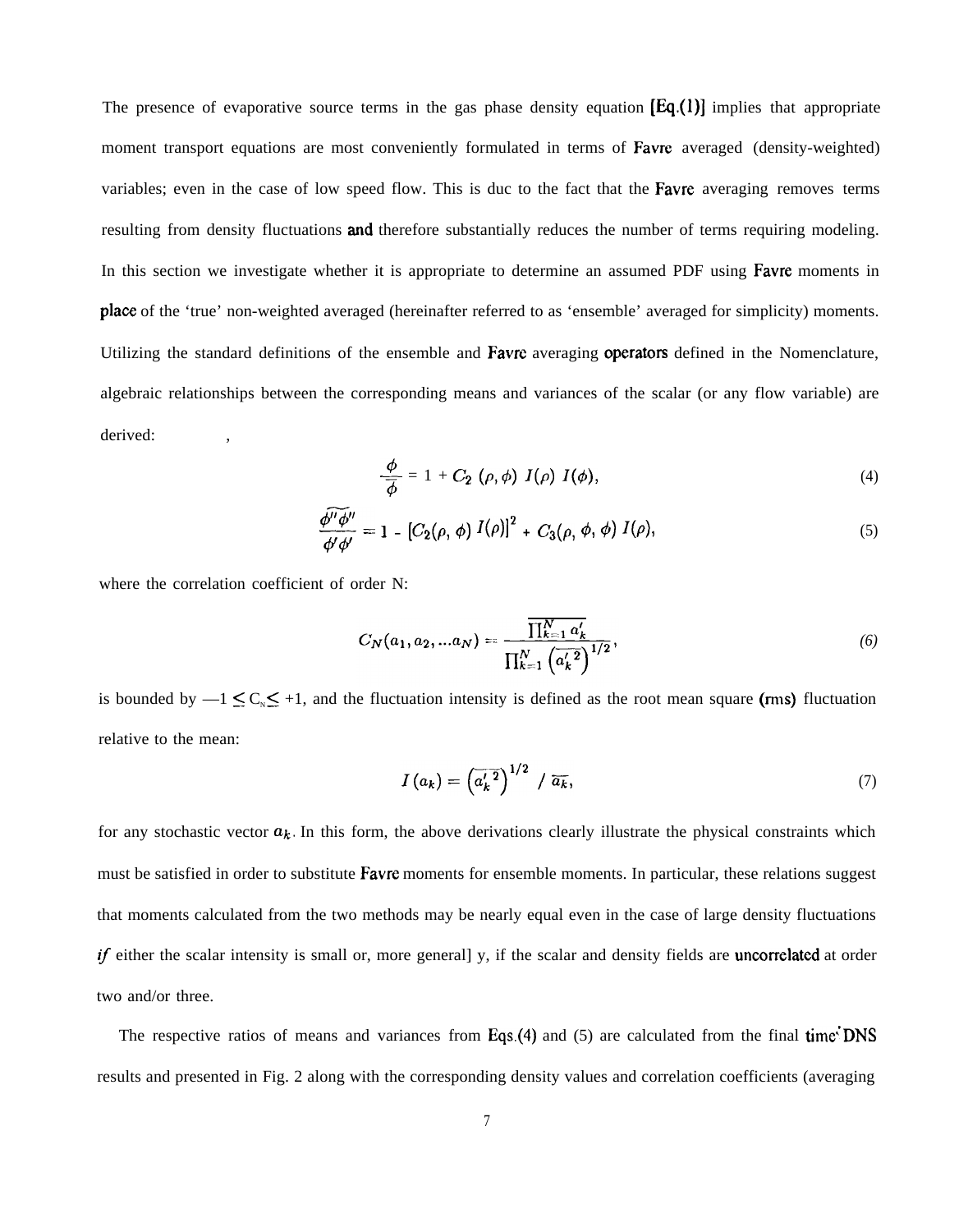is over homogeneous  $x_1 - x_3$  planes). These results show clearly that even for the present flow with relatively large density fluctuations  $[I(\rho)_{max} > 0.12]$ ; scc Fig.2b] that the Favre and ensemble means and variances are nearly identical. This is true for the means even in regions where the second order correlation coefficient is  $C_2(\rho, \phi) \approx -0.5$  (Fig.2c), because the scalar intensity is in all locations < 3% (Fig.2a). The Favre and ensemble variances are also essentially identical, but for different reasons [note that the scalar intensity does not appear in *Eq.(5)]:* although all terms on the right hand side of Eq.(5) have maximal magnitudes within the layer, the respective terms due to second and third order correlations have opposite sign and cancel each *other* resulting in  $\widetilde{\phi''\phi''} \approx \phi'\phi'$ . These results suggest that it is reasonable to determine the assumed PDF with Favre moments for this flow configuration, and possibly for other flow types containing relatively large evaporation induced density fluctuations.

Determination of a two-parameter assumed PDF requires the knowledge of at least two moments of the scalar field. In general, closure is obtained through the solution of appropriate transport equations for the two lowest moments; i.e. the scalar mean and **variance**[5]. The **Favre** and ensemble averaging operators are therefore applied to Eq.(3) in order to obtain a transport equation for the Favre mean mixture fraction:

$$
\frac{\partial}{\partial t} \left( \overline{\rho} \widetilde{\phi} \right) = -\frac{\partial}{\partial x_j} \left[ \overline{\rho} \widetilde{\phi} \widetilde{u}_j \right] + \frac{\partial}{\partial x_j} \left[ \overline{\rho} \Gamma \frac{\partial \widetilde{\phi}}{\partial x_j} \right] - \frac{\partial}{\partial x_j} \left[ \overline{\rho} \widetilde{\phi'' u''_j} \right],\tag{8}
$$

and also, by invoking the continuity equation, for the Favre scalar variance evolution:

$$
\frac{\partial}{\partial t} \left( \overline{\rho} \phi^T \overline{\phi}^T \right) = I + II + III + IV + V + VI + VII + VIII + IX,
$$
\n(9)

where the right hand side terms are given by:

$$
I = -\frac{\partial}{\partial x_j} \left[ \overline{\rho} \left( \widetilde{\phi'' \phi''} \right) \widetilde{u}_j \right] : \qquad \text{Convection}, \tag{10}
$$

$$
II = +\frac{\partial}{\partial x_j} \left[ \overline{\rho} \Gamma \frac{\partial}{\partial x_j} \left( \overline{\phi'' \phi''} \right) \right] : \qquad \text{Diffusion}, \tag{11}
$$

$$
III = -\frac{\partial}{\partial x_j} \left[ \overline{\rho} \left( \phi'' \widetilde{\phi''} u''_j \right) \right] : \qquad \text{Third Order Turbulent Transport,} \qquad (12)
$$

$$
IV = -2\bar{\rho} \left( \widetilde{\phi''u''_j} \right) \frac{\partial \widetilde{\phi}}{\partial x_j} : \qquad \text{Mean Gradient Production}, \tag{13}
$$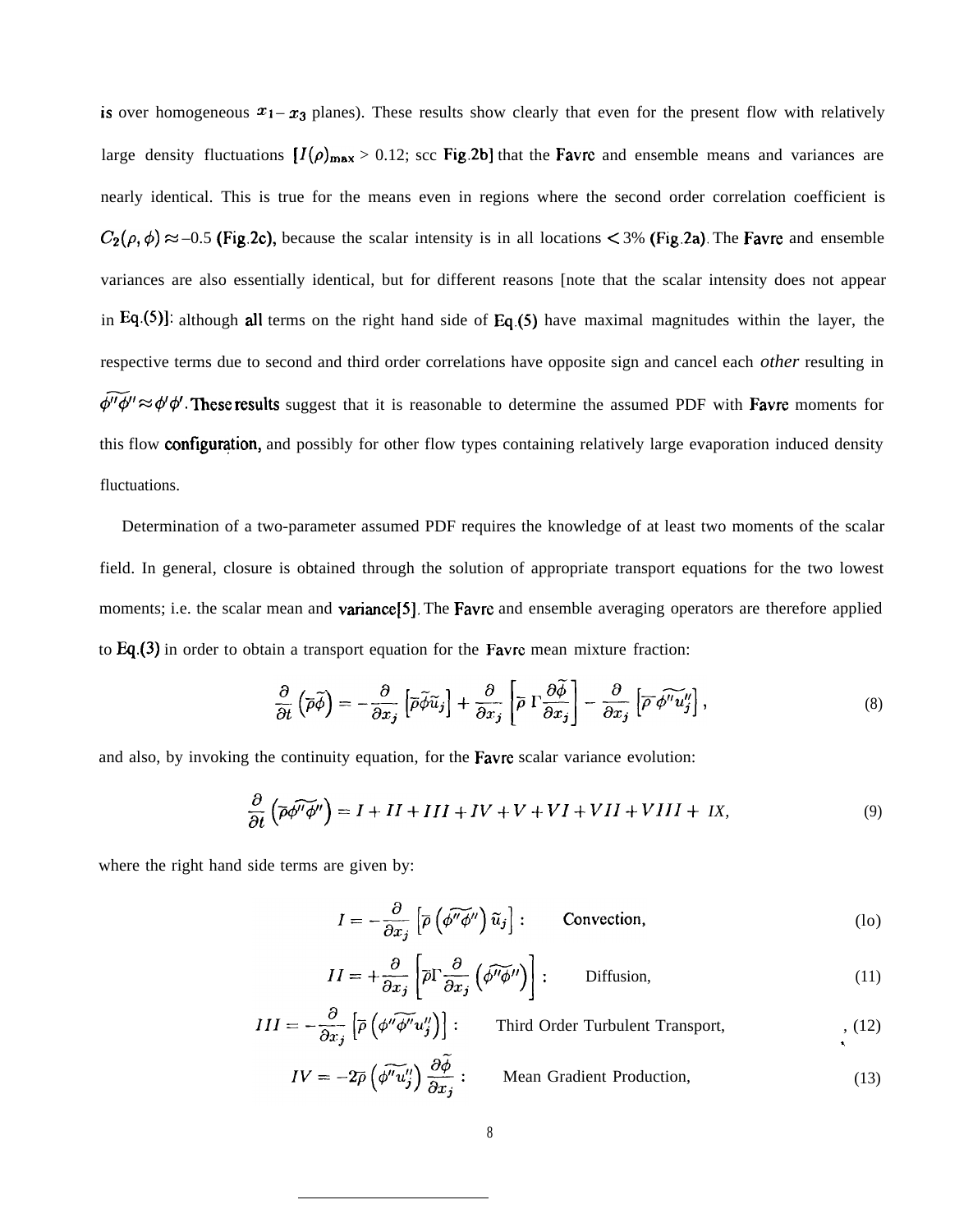$$
V = -2 \bar{\rho} \Gamma \left( \frac{\partial \phi^{\prime \prime} \bar{\partial} \phi^{\prime \prime}}{\partial x_i \bar{\partial} x_i \bar{\partial} x_i} \right); \qquad \text{Dissipation,}
$$
\n(14)

$$
VI = + \overline{\phi''\phi''} \quad \overline{S_V} : \qquad \text{Mean Source Destruction,} \tag{15}
$$

$$
VII = + 2 \tilde{\phi} \overline{\phi''} S_V : \qquad \text{Ensemble Mean of \textbf{F}avre Scalar Fluctuation Effect,} \tag{16}
$$

$$
VIII = + 2 \tilde{\phi} \overline{\phi''} \overline{S'_V} : \qquad \text{Second Order Scalar-Source Correlation}, \tag{17}
$$

$$
IX = + \overline{\phi'' \phi'' S_V'}:
$$
 Third Order Scalar-Source Correlation. (18)

Due to conserved nature of  $\phi$ , Eq.(8) is unaltered from its traditional single-phase form by the presence of droplets, and therefore will **not** be addressed in this paper. In contrast, the scalar variance equation contains, in addition to the traditional single-phase sources, four separate terms  $(VI - IX)$  which result from droplet evaporation. Note that these terms combine ensemble and **Favre** averaging of the scalar field due to the source term in  $Eq.(1)$  not containing the gas phase density. Terms *VI* and *VI]* both *involve the* ensemble mean source term: the first of these is a destruction term for a vaporizing liquid phase as  $S_V$  takes negative values for evaporation, whereas the second term (VII) is proportional to the ensemble mean of the Favre scalar fluctuation (it is straightfonvard to show that  $\overline{\phi''} = \overline{\phi} - \widetilde{\phi}$  which can be expected to become small under the conditions of Eq.(4). Finally, terms *VIII* and *IX* involve second and third order scalar-source correlations, respectively. It is not readily apparent whether these last two terms will act as sources or sinks in general turbulent flows; however, physical intuition dictates that evaporating droplets should enhance the scalar variance. Since term *Vl* is negative definite for evaporation and term *VII* should be small due to  $\overline{\phi''}$ , it may be conjectured that either the second and/or the third order scalar-source correlation must be a primary production term.

Figure 3 depicts the normalized magnitudes of the terms on the right hand side of the scalar variance transport equation calculated from the DNS results for three different times. In all cases, the scalar variance production near the center of the layer is primarily due to the action of both the mean gradient production (term *IV)* and the second order scalar-source correlation (term  $VIII$ ). For this particular flow, all remaining terms due to **liquid** evaporation are of negligible magnitude during all stages of the mixing layer growth. It is interesting to note that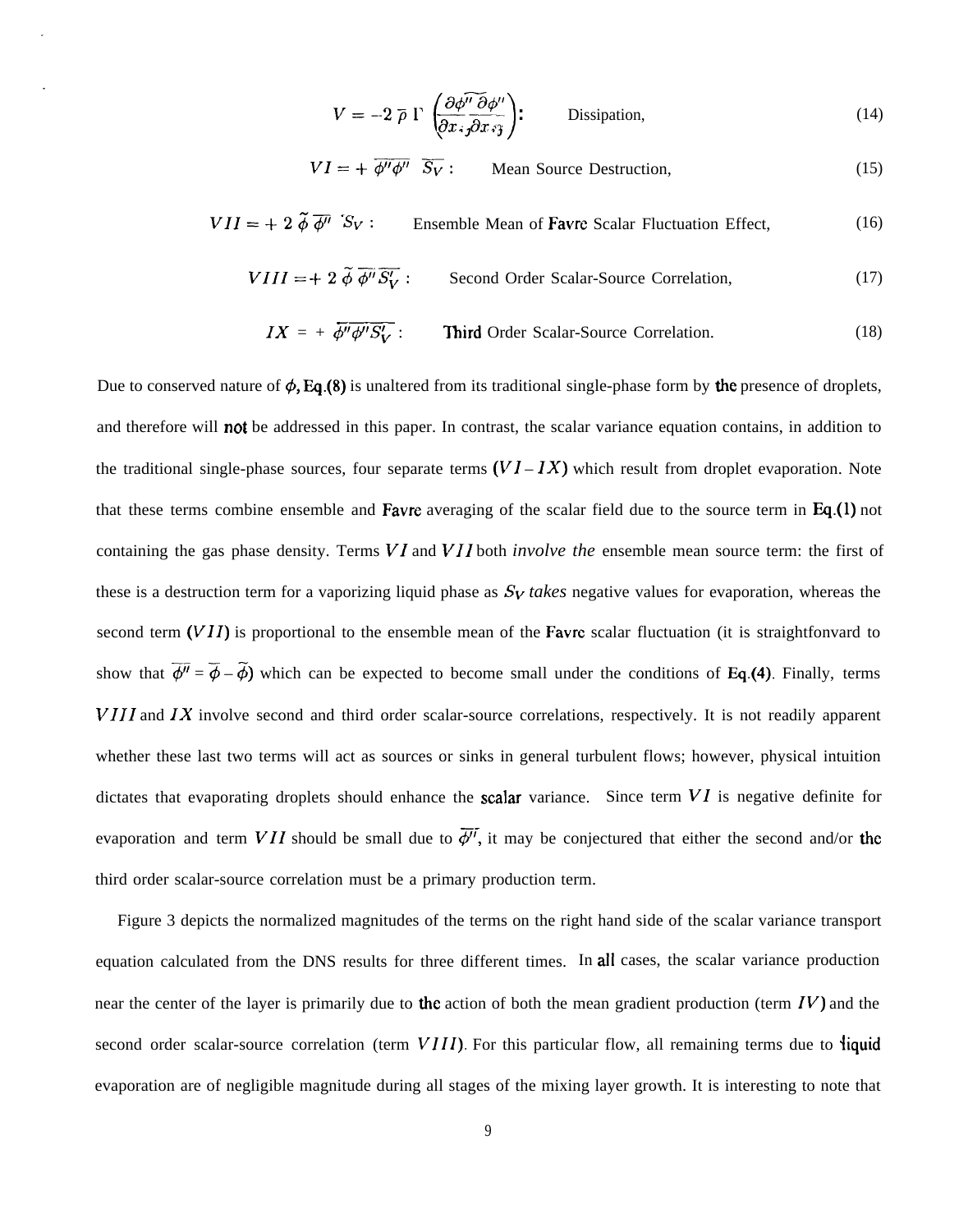knowledge of the mean evaporation rate  $\overline{S_V}$  is of *no* direct use in solving the scalar variance equation since the two terms involving  $\overline{S_V}$  arc both of negligible magnitude. Efforts directed at modeling the influence of evaporation on the scalar variance transport will therefore primarily require models for the correlation  $\overline{\phi''S_V'}$ .

Assuming an accurate prediction of the scalar moments, the issue of whether or not the assumed PDFs generally applied to single-phase flow can be extended to the two-phase mixing layer is now addressed. Due to its available algebraic moment expressions, we test the utilization of the  $\beta$  PDF as specified by the scalar **Favre** mean and variance (calculated here from the DNS results) by comparing it with the DNS results. The  $\beta$  PDF will be deemed usable if it captures the various forms of the 'true' scalar PDF shown in Fig. 1 for all cross stream **Iocations.** Although in general the two parameters specifying the  $\beta$  PDF will be calculated from the solutions of the modeled Eqs.(8) and (9), in this case the two parameters are calculated from the 'exact' Favre mean and variance extraeted from the DNS results. Figure 4 presents a comparison of the normalized third (skewness,  $\mu_3$ ) and fourth (flatness,  $\mu_4$ ) moments extraeted from the DNS results as compared to the corresponding assumed PDF predictions. In the droplet laden stream (z, < 0) the  $\beta$  density predicts an approximate Gaussian PDF (i.e.  $\mu_3 = 0$ and  $\mu_4 = 3$ ), whereas the DNS results show a much narrower distribution about the mean with  $\mu_4 \approx 2$ . Inside the layer, the assumed PDF is incapable of capturing the hump observed for both moments located near  $x_2/\delta_\omega \approx -0.8$ which results from the action of the vortex pairing engulfing fluid from the opposite pure gas stream into the layer. Within the  $x_2 > 0$  portion of the layer, both the skewness and flatness are over-predicted in magnitude, although the general profiles of the DNS moment curves are reproduced. Figure 5 more closely illustrates the problems with the assumed density by depicting both the DNS and  $\beta$  PDF predictions at the centerline,  $x_2 = 0$ . The  $\beta$  PDF is incapable of capturing the highly skewed and double hump features of the DNS scalar field (note that the  $\beta$  PDF is defined continuously over the range  $0 \le \phi \le 1$ ). Finally, note that these results represent a relatively strenuous test of the assumed PDF method, as the DNS PDFs are highly skewed due to the observed flow saturation. Further tests are recommended at higher temperatures for which the scalar mean will be decreased and the resulting PDF less severely skewed.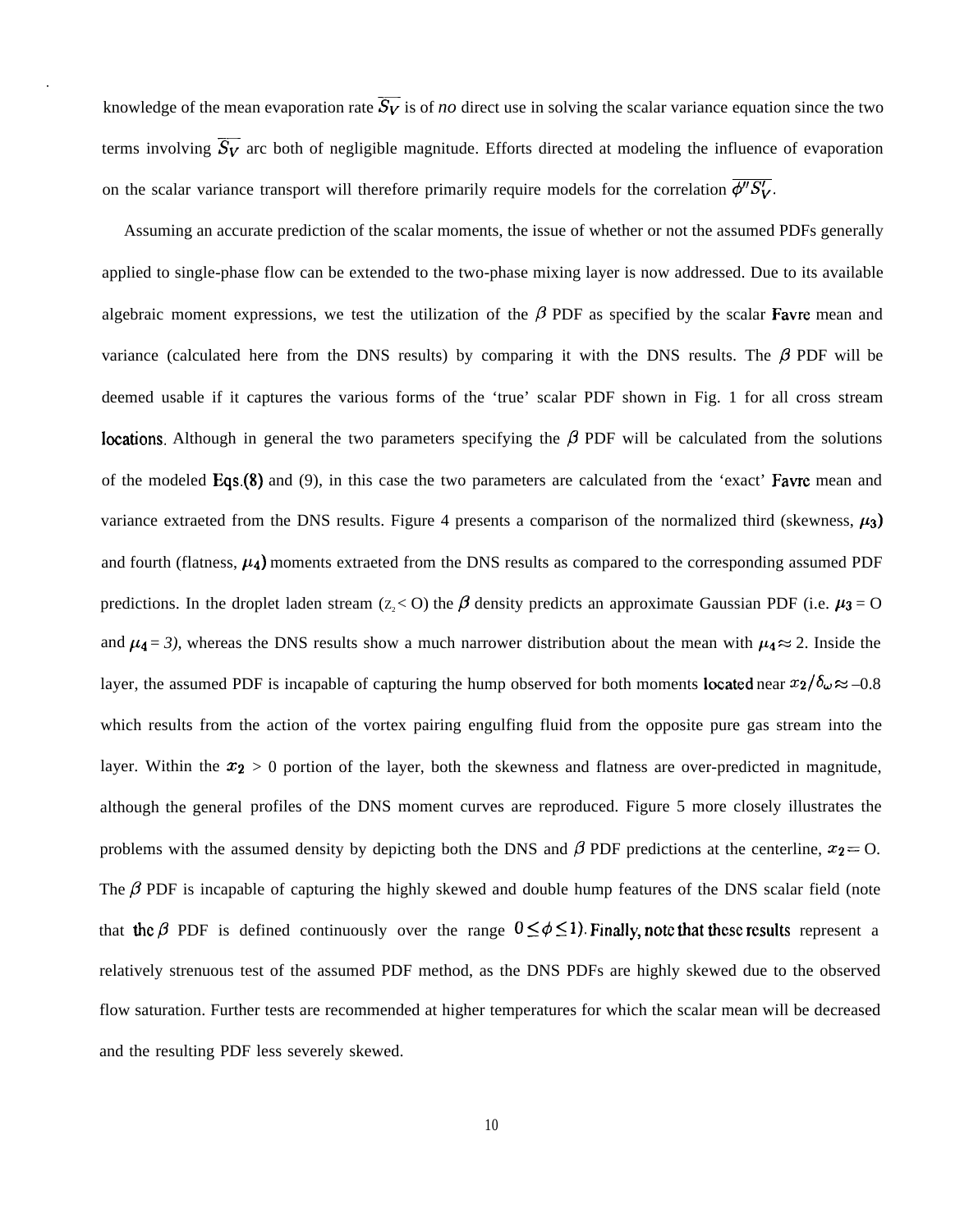## **CONCLUSIONS**

The results described above have addressed several issues involved in the stochastic modeling of binary mixing and/or reaetion in two-phase turbulent flows by assumed PDF methods. The mixing and/or reaction occurs between a carrier gas and a vapor resulting from liquid droplet evaporation. We first noted that PDF determination is most simply obtained through transport equations formulated in terms of Favre density-weighted moments due to the relatively **large** density fluctuations which result from evaporation effects. Accordingly, we have made the following three **contributions**: (1) We have derived algebraic relations which illustrate the conditions under which PDF determination can be accurately performed using **Favre** moments. We confirmed, using previously obtained DNS results, that **this** assumption is indeed valid for the two-phase mixing layer under conditions of moderate evaporation. (2) We have derived transport equations for the mixture fraction Favre mean and variance, and used the DNS results to calculate the relative *importance* of the four terms involving evaporation effects. We found that one term due to scalar-source correlations is responsible for variance production, whereas the remaining terms are of negligible magnitude. (3) We used the DNS results to illustrate inadequacies inherent in assuming the  $\beta$  PDF to portray the mixture fraction PDF evolution in two-phase mixing layers involving a dispersed liquid droplet species. Since this result was found for moderate evaporation, it is expected that this will represent a worst case situation since the resulting DNS mixture fraction PDFs are highly skewed. Future research in this area should focus on the derivation of new PDFs capable of capturing the unique characteristics of the two-phase mixture fraction statistics.

## ACKNOWLEDGMENTS

This research was conducted at the California Institute of Technology's Jet Propulsion Laboratory (JPL) and sponsored by General Electric (GE) through the Air Force Office of Scientific Research (AFOSR) Focused Research Initiative program with Dr. Hukam Mongia from GE serving as contract monitor. Computational resources were provided by the supercomputing facility at JPL.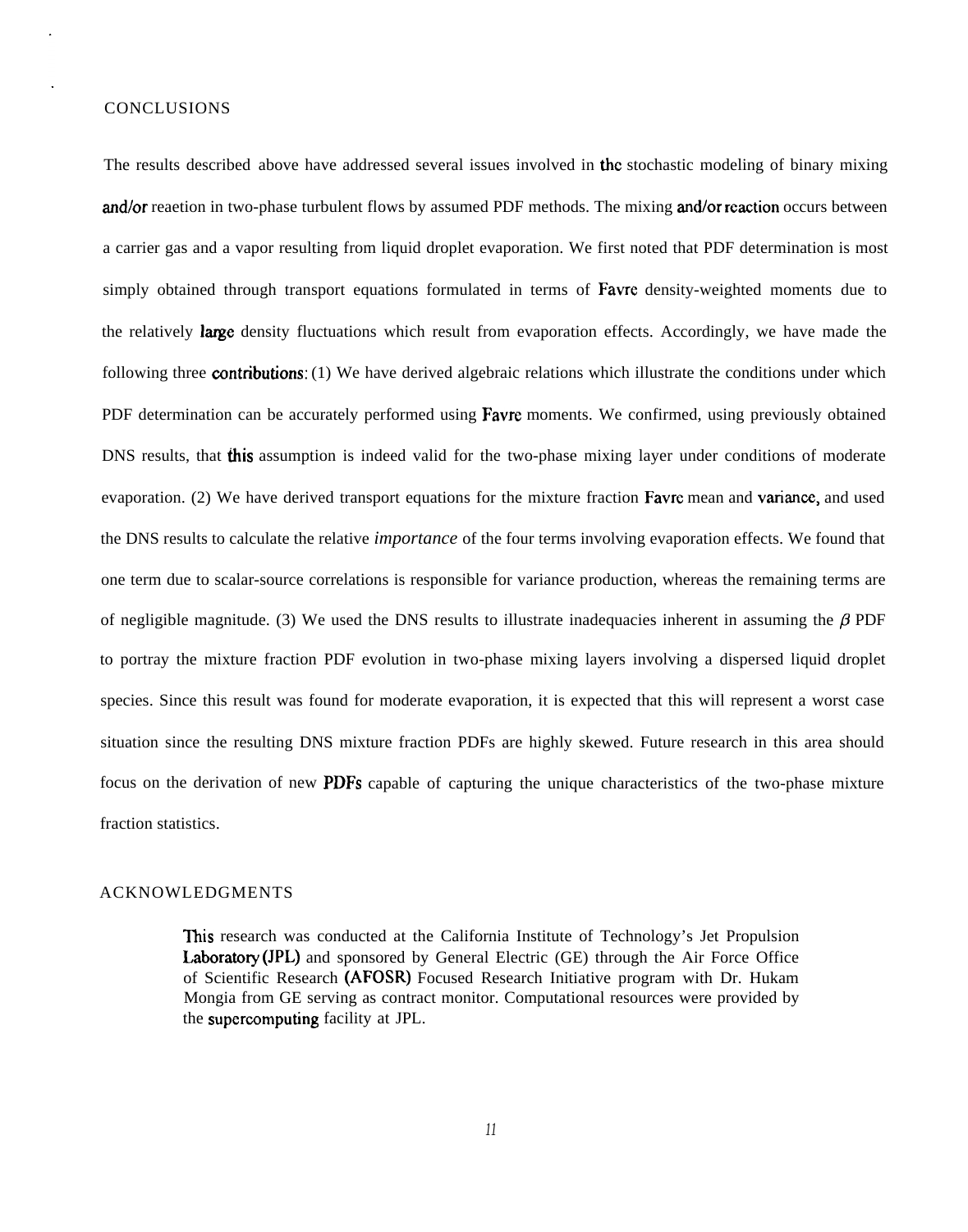## NOMENCLATURE

- $a_k$ Generic stochastic vector.
- $C_N$ Correlation coefficient of order  $N$ .
- $\boldsymbol{I}$ Normalized fluctuation intensity.
- Re Reynolds number.
- Source term due to liquid evaporation/condensation (negative/positive).  $S_V$
- $\boldsymbol{t}$ Time.
- Velocity vector.  $u_i$
- $U_0$ Mean free stream velocity (A $U_0 = 2U_0$ ).
- $Y_C$ Carrier gas mass fraction.
- $Y_V$ Vapor evaporate mass fraction.
- Vorticity thickness =  $\Delta U_0 / (d\overline{u_1}/dx_2)_{\text{max}}$ .  $\delta_{\omega}$
- Vorticity thickness at  $t = 0$ .  $\delta_{\omega,0}$
- $\Gamma$ Fickian diffusion coefficient.
- $\rho$ Gas phase density.
- Mixture fraction scalar variable ( $0 \le \phi \le 1$ ).  $\phi$
- Gas phase density.<br>
Mixture fraction scalar variable ( $0 \le \phi \le 1$ ).<br>
Normalized moment or order  $N: \mu_N(a_k) = \overline{(a'_k)^N} / \overline{(a'_k)^2}^{N/2}$  $\mu_N$
- Non-weighted ensemble average of  $a_k$ .  $\overline{a_k}$
- Density-weighted Favre average of  $a_k: \widetilde{a_k} = \overline{\rho a_k}/\overline{\rho}$ .  $\widetilde{a_k}$
- $a_k'$ Fluctuation of  $a_k$  with respect to  $\overline{a_k}$ .
- $a_k''$ Fluctuation of  $a_k$  with respect to  $\widetilde{a_k}$ .

,'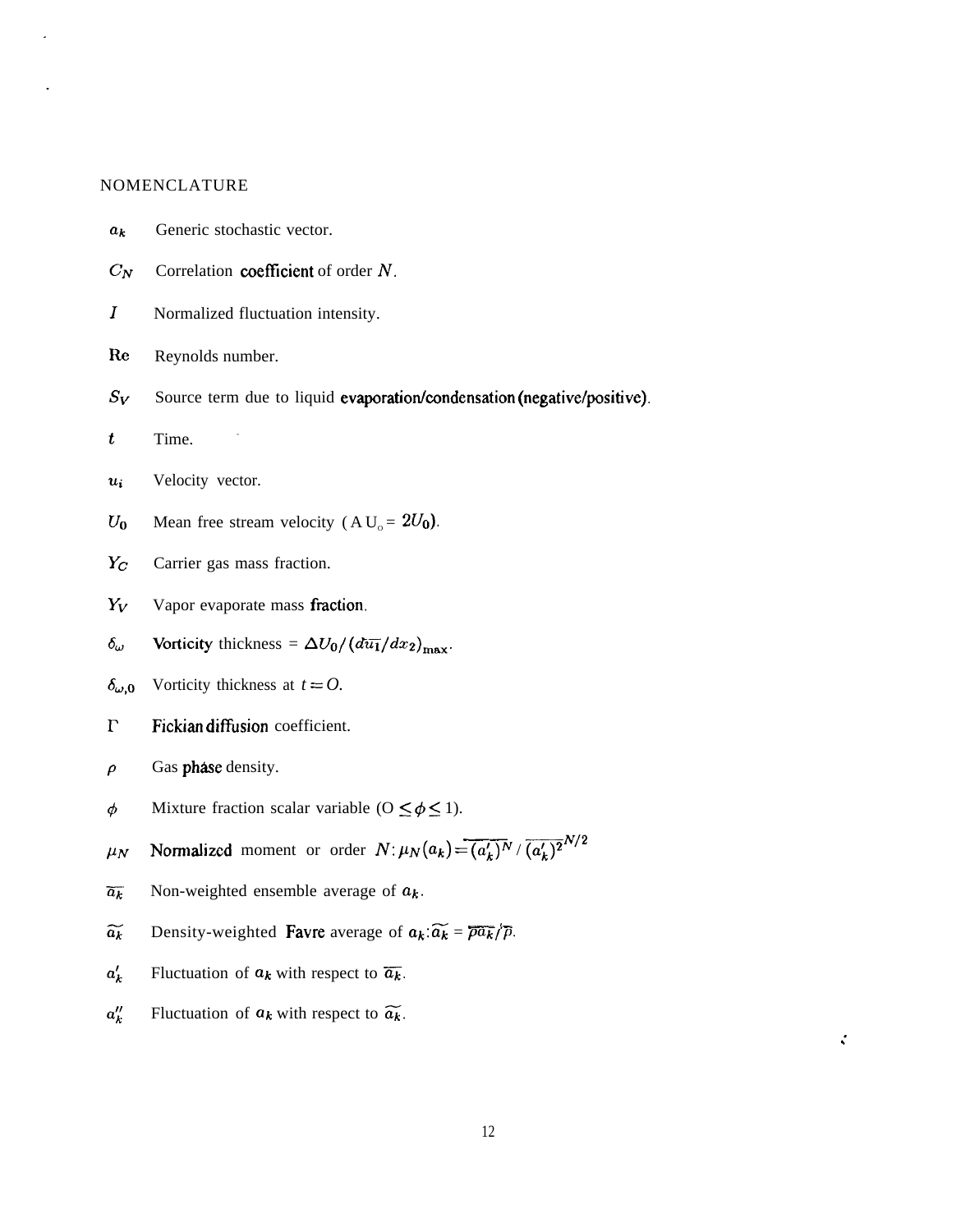## **REFERENCES**

- 1. Pope, S.B. *Ping. Eng. Comb. Sci,* 11:119-192, (1985).
- 2. Pope. S.B. In *Proceedings of the Twenty third Symposium (International) on Combustion*, pages 591-612. (1990).
- 3. Kollmann, W. *Theoret. Comput. Fluid Dynamics, 1:249-280, (1990).*
- 4. Frankel, S.H., Madnia, C.K. and Givi, P. *AIChE J.*, 39(5):899-903, (1993).
- 5. Miller, R, S., Frankel, S.H., Madnia, C.K. and Givi, P. *Comb. Sci. Tech.*, 91:21-52, (1993).
- *6.* Frankel, S.H,, Madni~ C.K. and Givi, P. *Chem. Eng. Comm.,* 113:197-209, (1992).
- 7. Kraichnan, R.H. Physical Review **Letters**, **63:2657-2660**, (1989).
- *8.* Pope. S.B. *Theoret. Comput. Fluid Dynamics, 2:255-270, (1991).*
- *9.* Miller, R.S. and Bellan, J. J *Fluid A4ech., (1998).* Submitted.
- 10. Poinsot, T.J. and Lele, S.K.J *Comp. Physics,* 101:104-129, (1992).
- 11. Miller, R. S., Harstad, K. and Bellan, J. *ht. J Multiphase How, (1997).* Submitted.
- 12. Kennedy, C.A. and Carpenter, M.H. App. Num. Math., 14:397-433, (1994).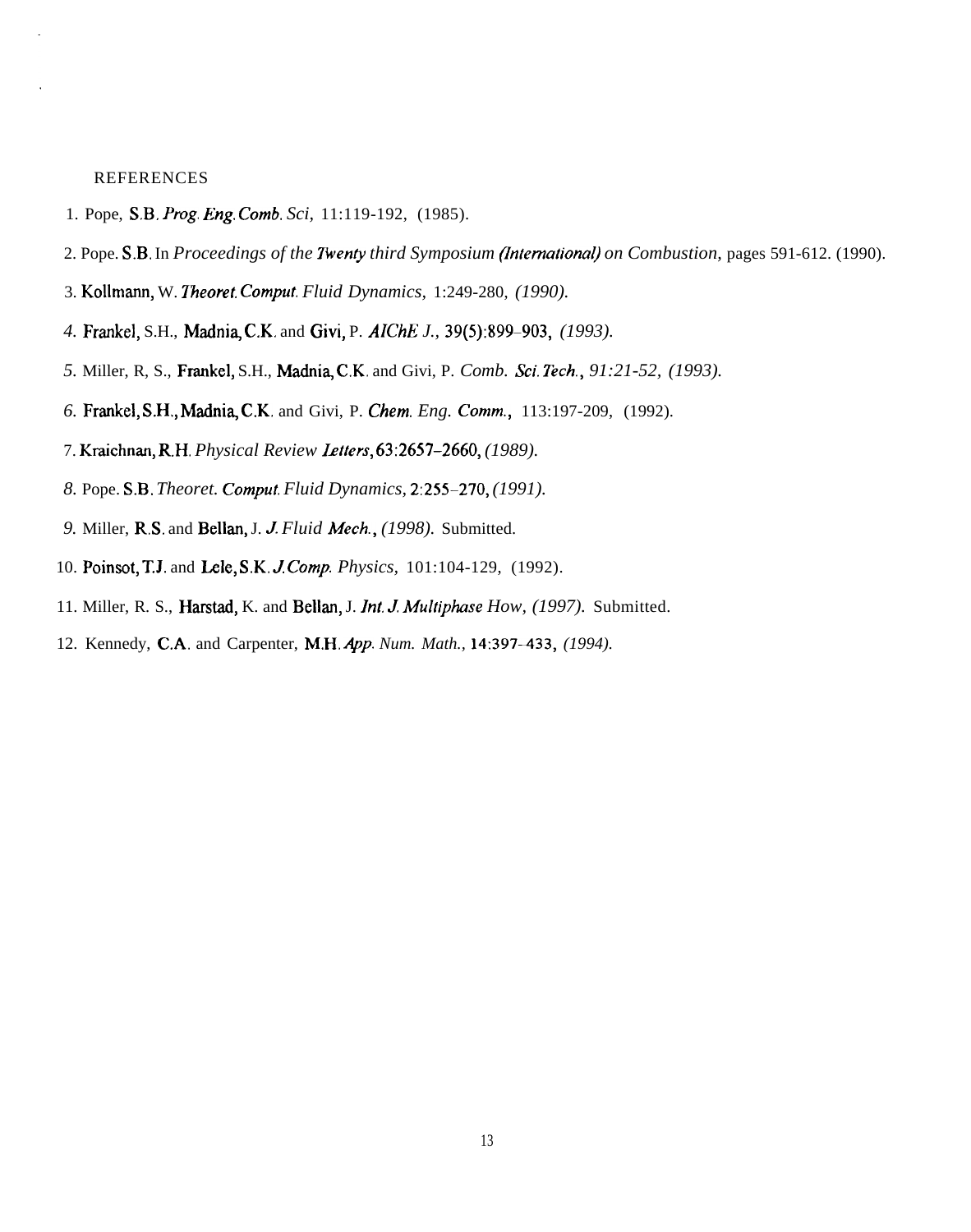## FIGURE CAPTIONS

Figure 1: Instantaneous mixture fraction PDF extracted from the DNS results as a function of the cross stream direction at time  $t\Delta U_0/\delta_{\omega,0} = 50$ .

Figure 2: Pertinent flow statistics across the layer at DNS time  $t\Delta U_0/\delta_{\omega,0} = 50$ : (a) Comparison of the ensemble and Favre scalar mean and rms, (b) Ensemble mean and rms density, (c) Second and third order density-scalar correlation coefficients.

Figure 3: Normalized source terms from the **Favre** variance transport equation as a function of the cross stream direction at times (a)  $t\Delta U_0/\delta_{\omega,0} = 10$ , (b)  $t\Delta U_0/\delta_{\omega,0} = 25$ , (c)  $t\Delta U_0/\delta_{\omega,0} = 50$ .

Figure 4: Comparison of skewness  $(\mu_3)$  and flatness  $(\mu_4)$  calculated from DNS results (at time  $t\Delta U_0/\delta_{\omega,0} = 50$ ) with predictions based on an assumed  $\beta$  PDF.

Figure 5: Comparison of the scalar PDF extracted from the DNS results at  $t\Delta U_0/\delta_{\omega,0} = 50$  and  $X_2 = O$  with the assumed  $\beta$  PDF prediction.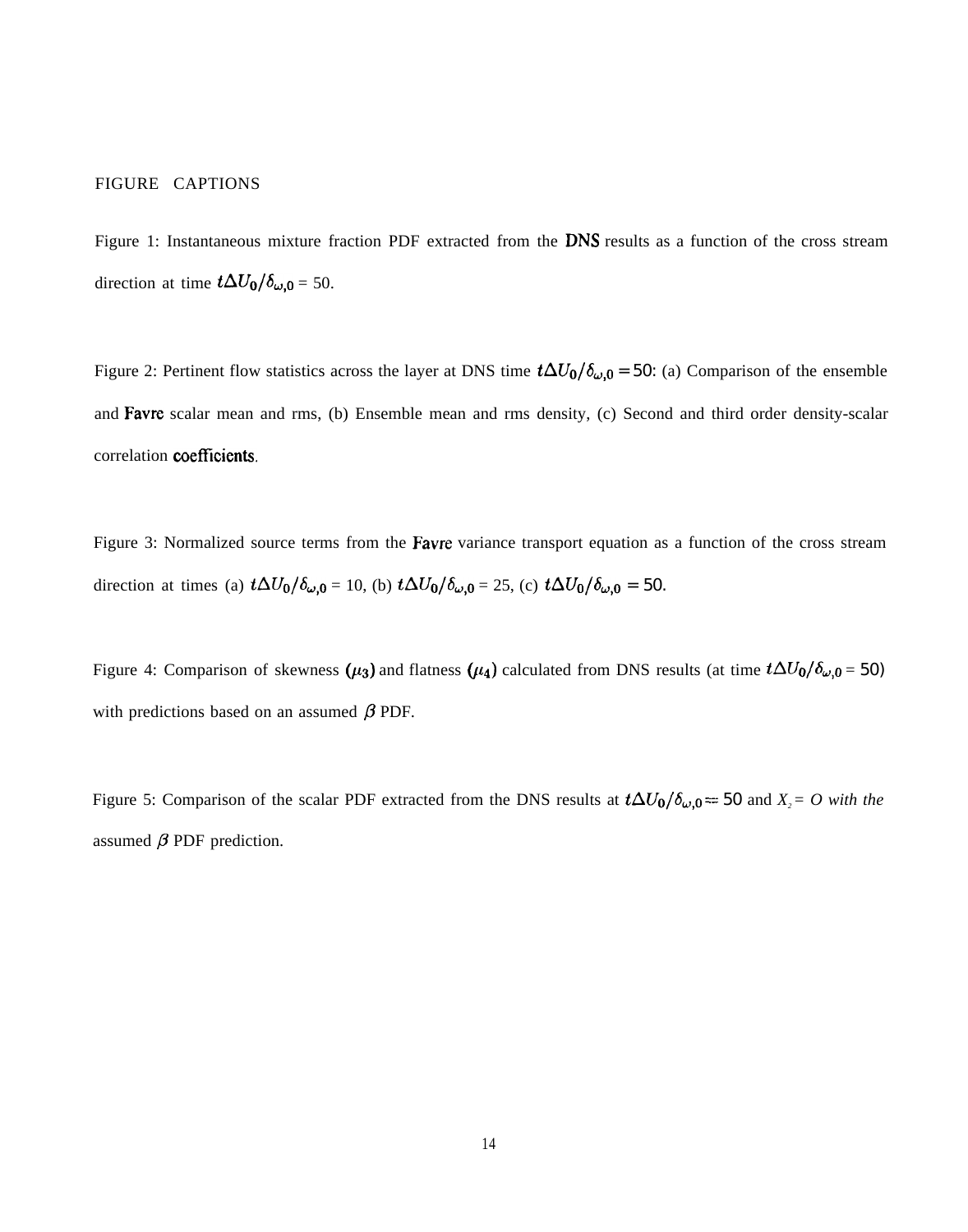

Figure 1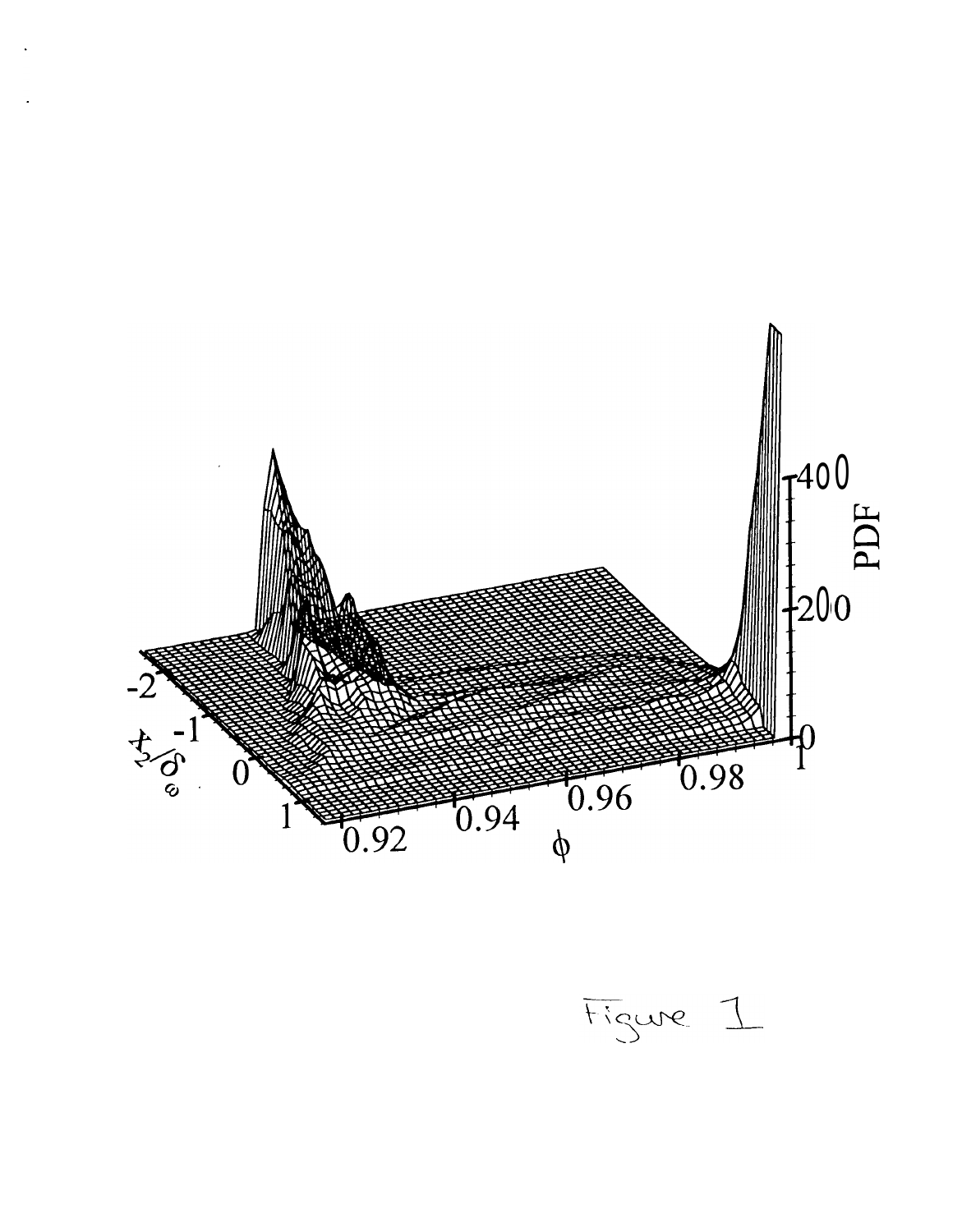

Figure 2a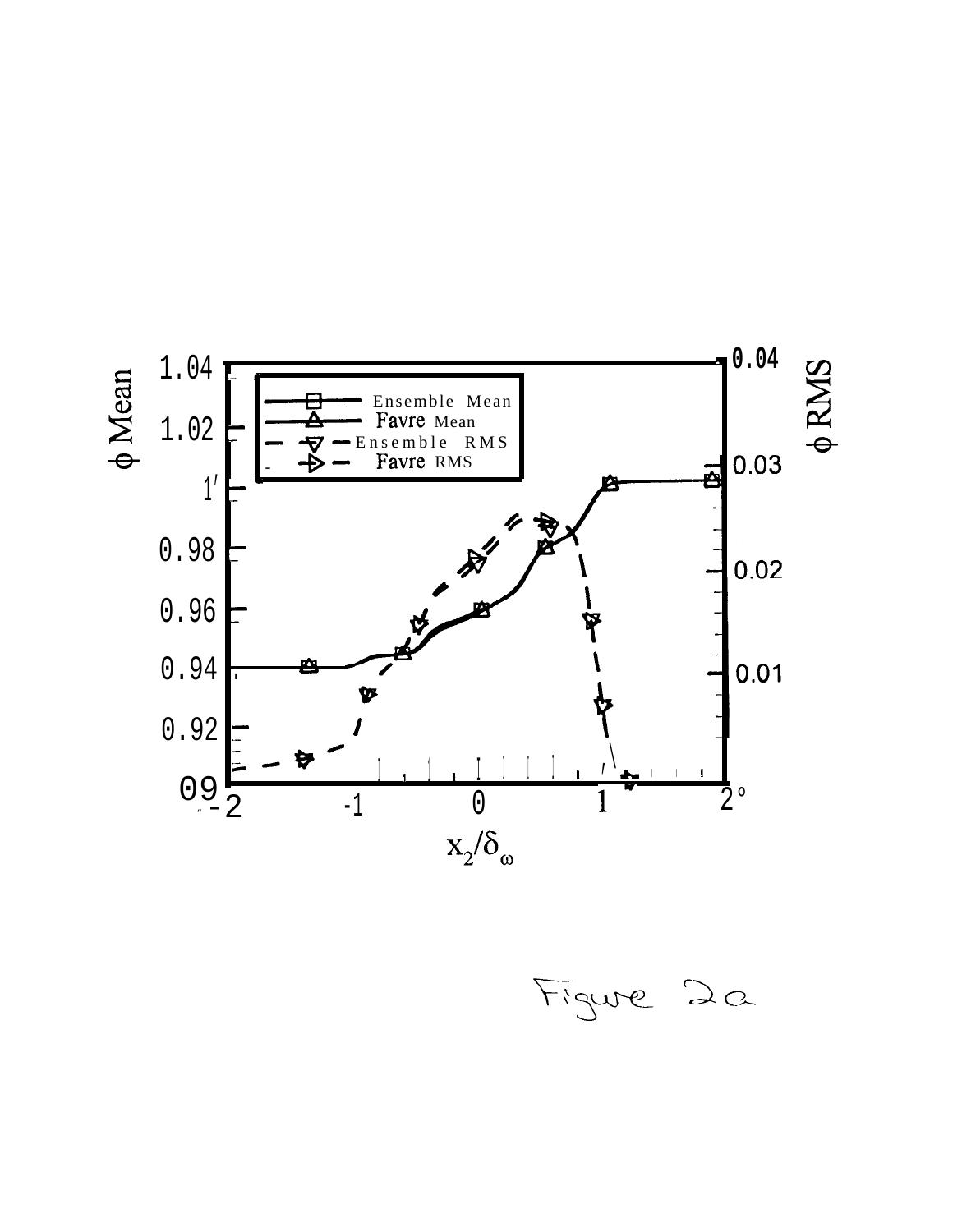

Figure 2b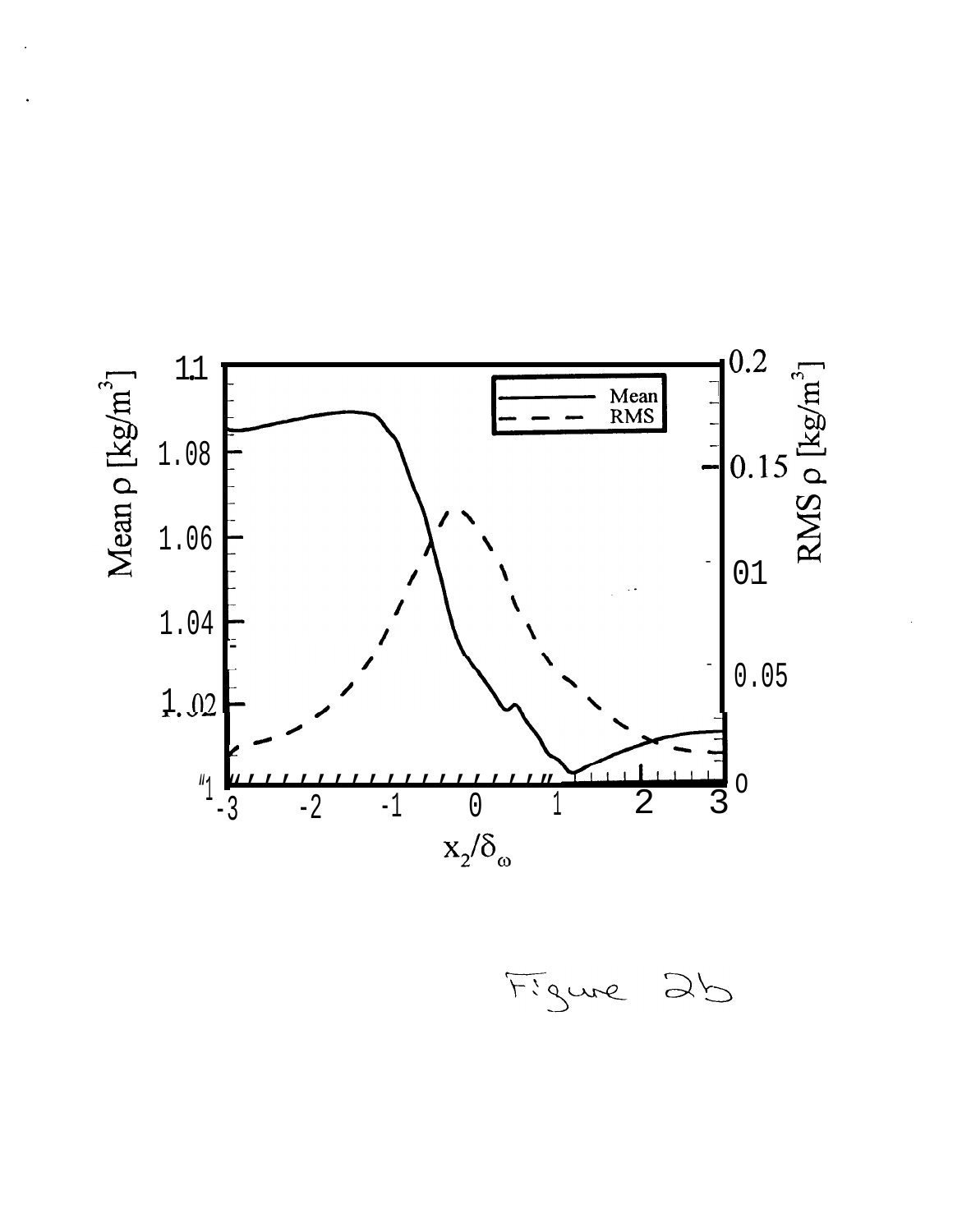

Figure 2 C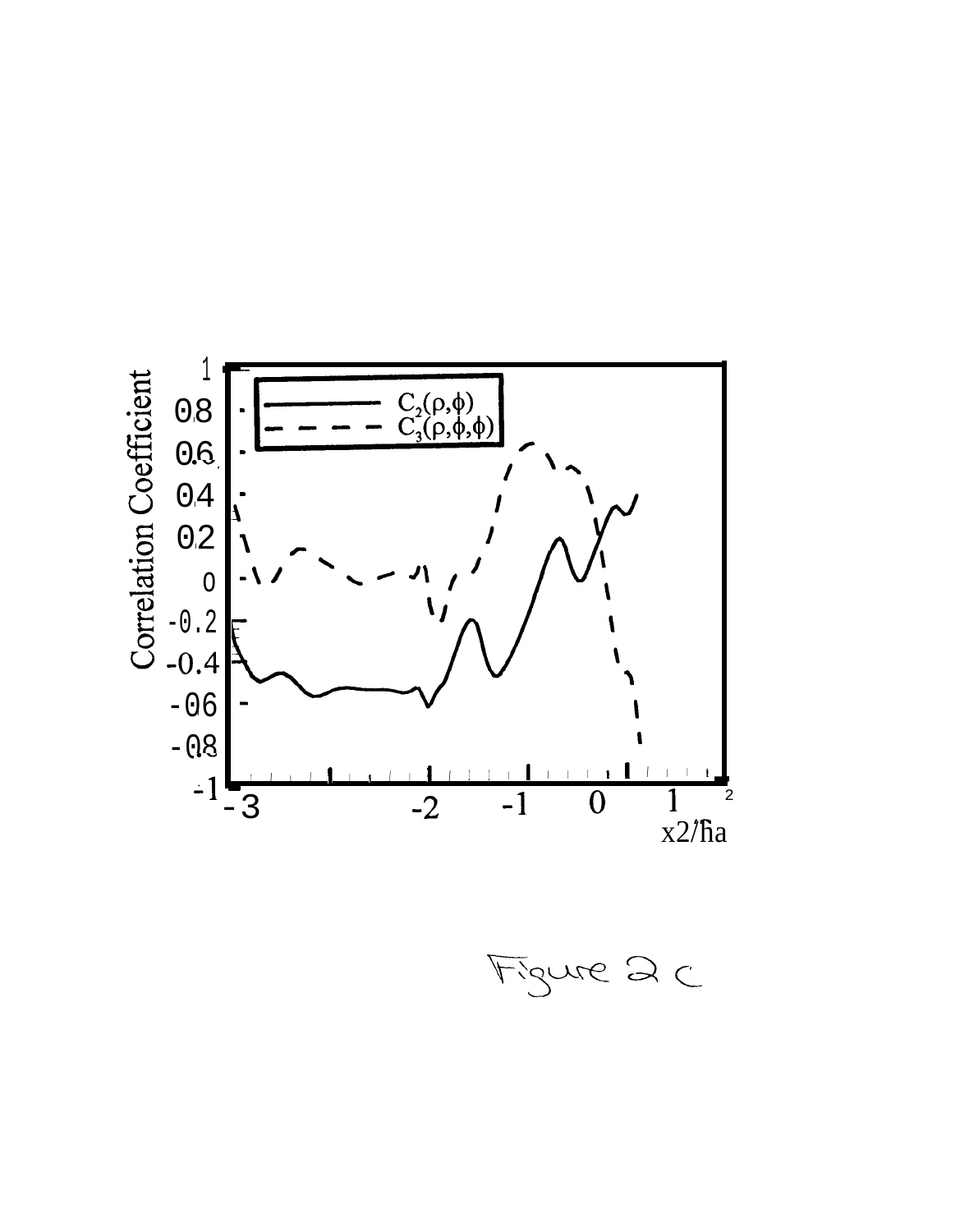

Figure 3a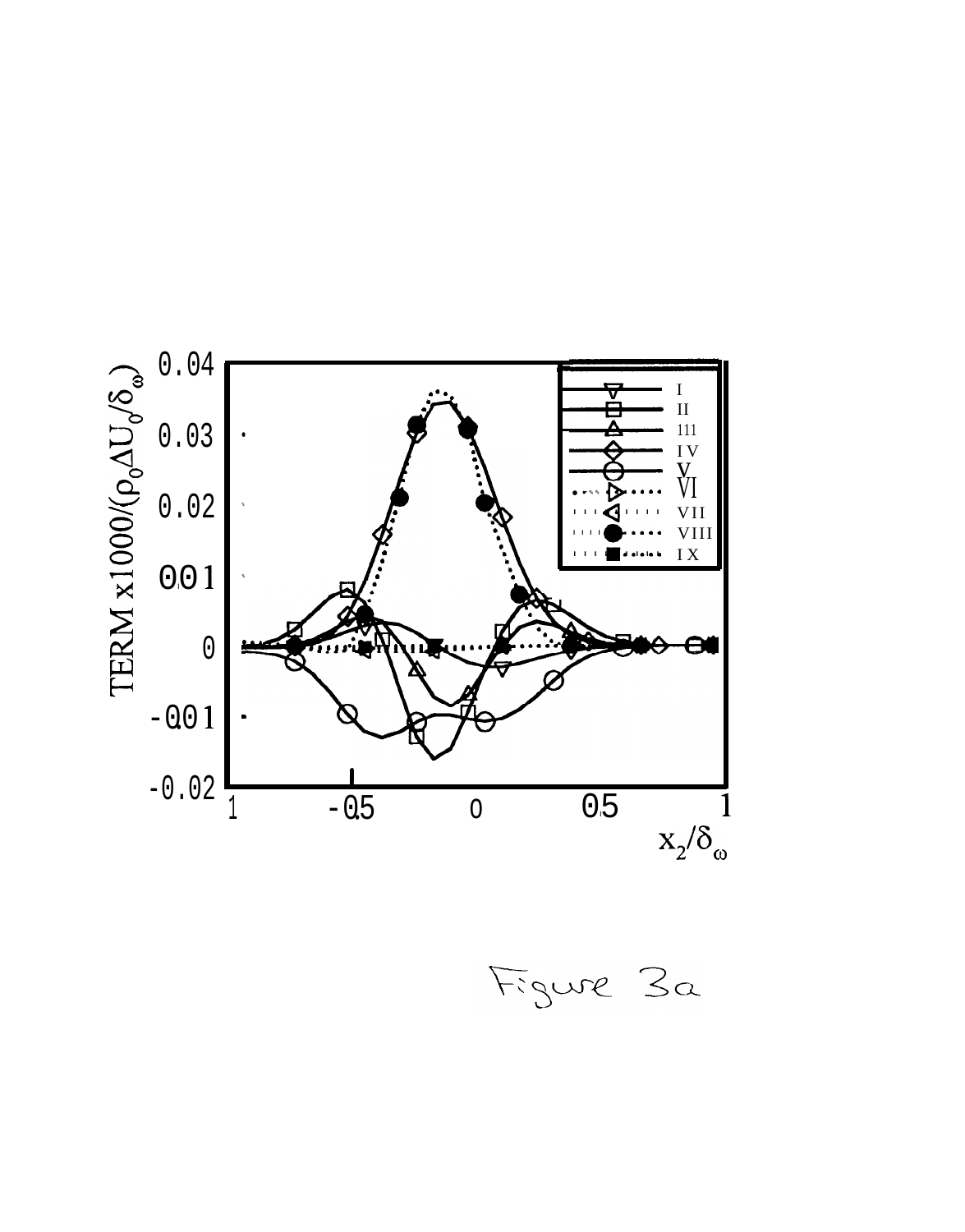

Figure 36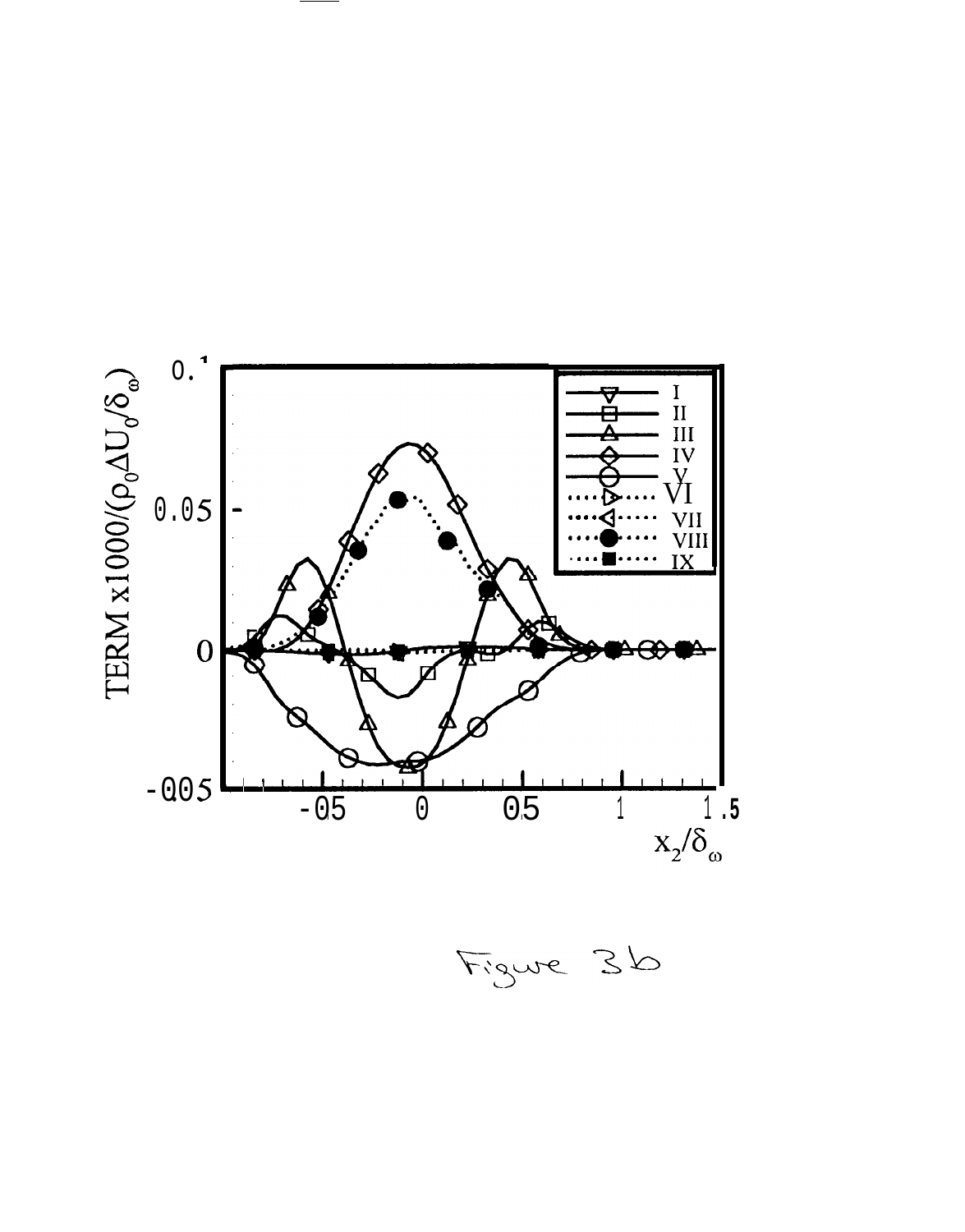

Figure 3c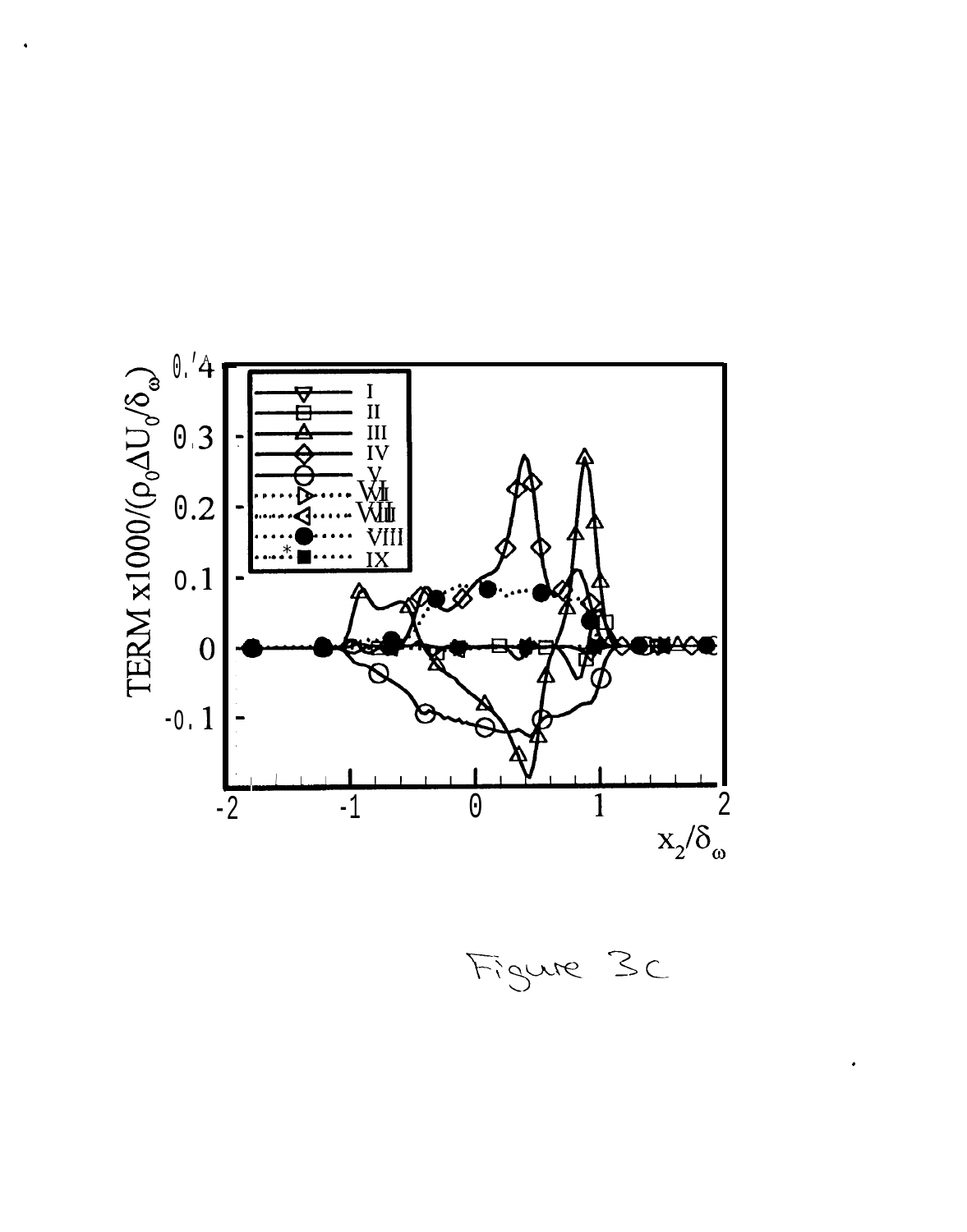

Figure 42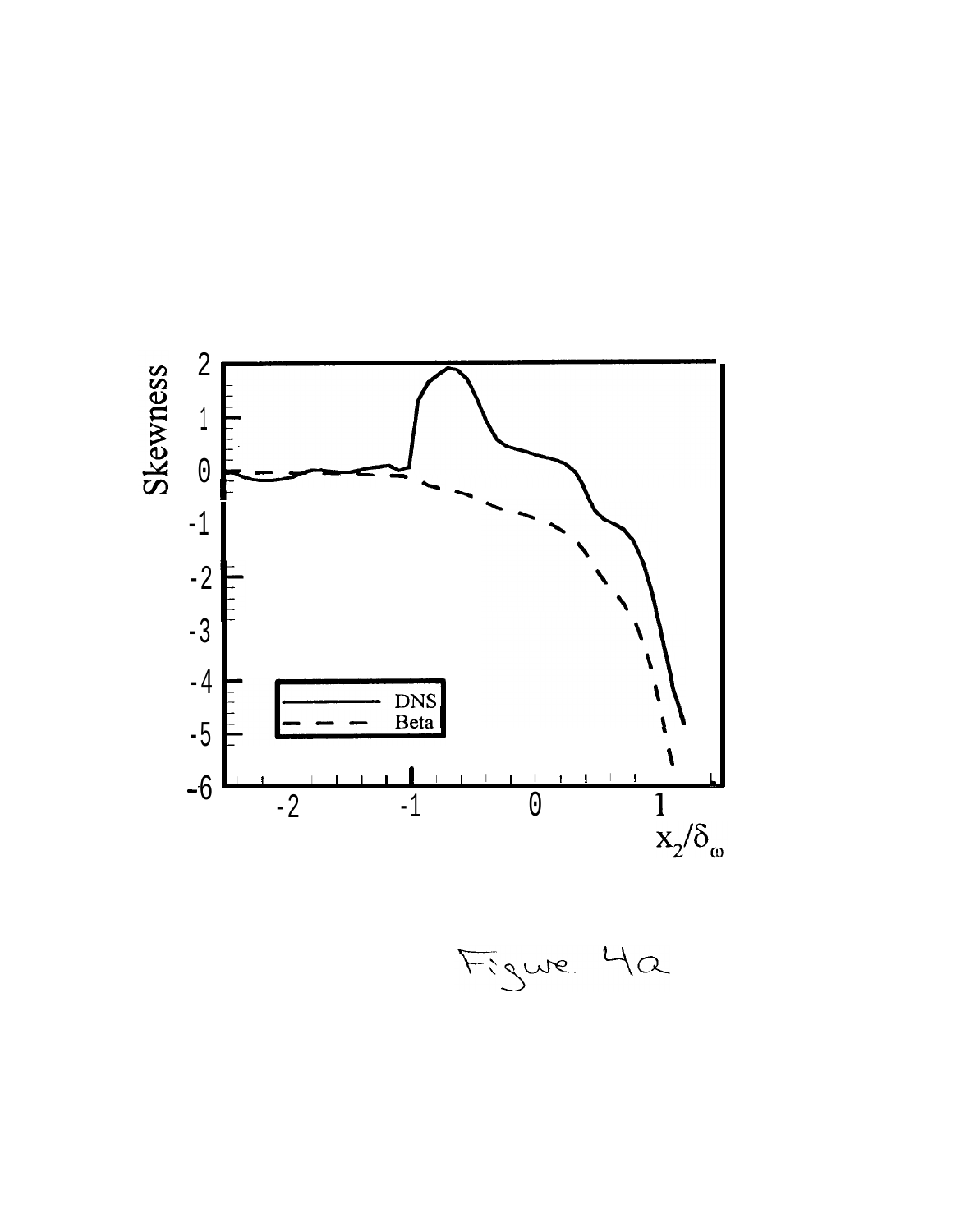

Figure 46